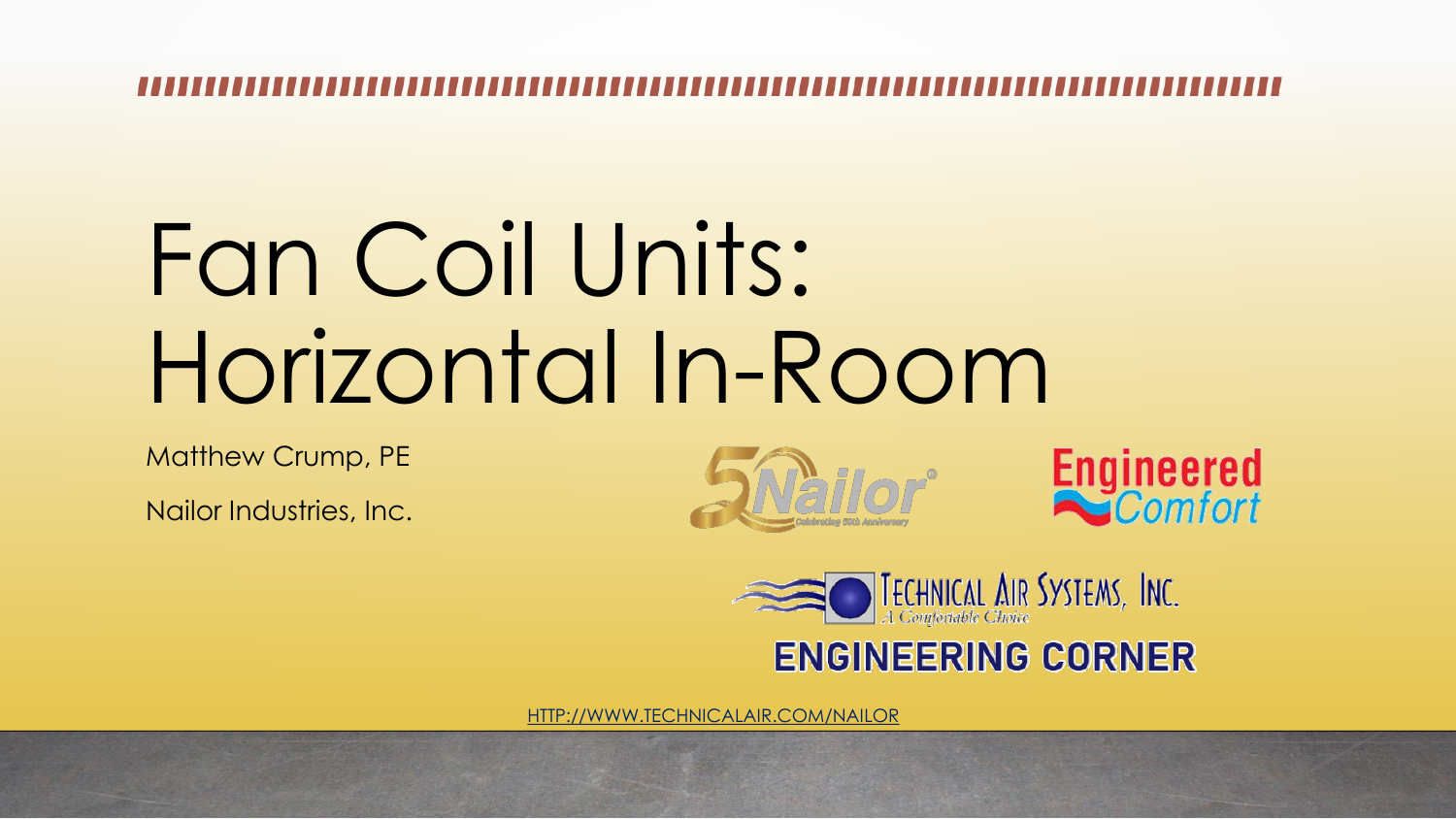## Overview/Recap- In Room Horizontal FCU

Refresh by reading the *[5 Variables to Consider when Choosing a Horizontal Fan Coil Unit](https://7d28ced9-0a06-4466-b1ff-6baf44699a06.filesusr.com/ugd/660a24_44ee5d3de423405f9a01bac4e8033d14.pdf)*

- Highest volume unit in the industry
- Ideal for hotel rooms, condominiums, and small offices
- Typically installed above ceiling and supplies directly to the room they serve
	- Air returns through a grille in the ceiling, either directly into the unit or through the plenum
- **Topics covered:**
	- **Performance based on 5 Design Variables**
	- **Available Configurations**
	- **Unit Design**
	- **Controls**
	- **The Nailor Advantage**



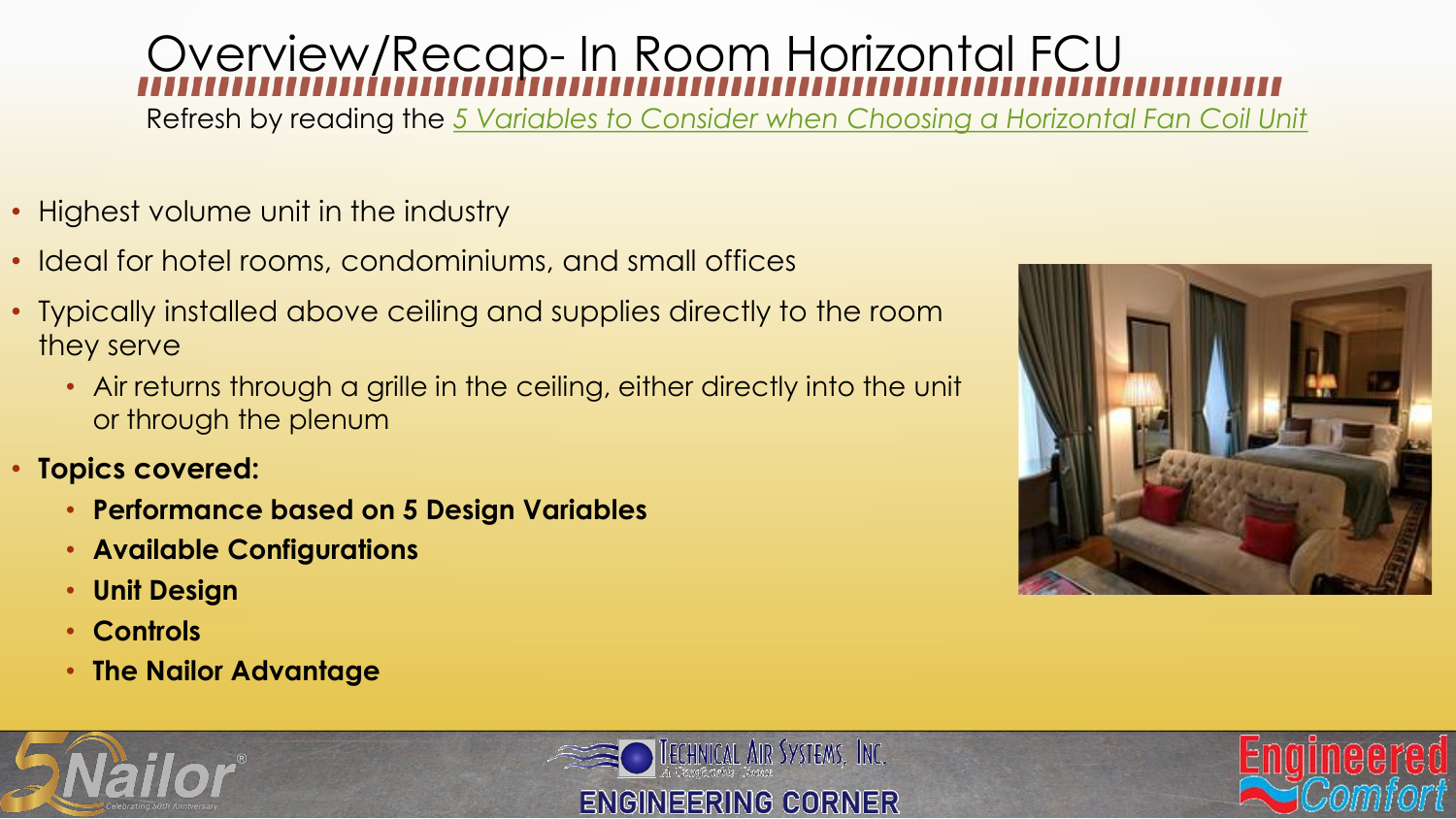## Performance based on 5 Design Variables

From Article: *[5 Variables to Consider when Choosing a Horizontal Fan Coil Unit](https://7d28ced9-0a06-4466-b1ff-6baf44699a06.filesusr.com/ugd/660a24_44ee5d3de423405f9a01bac4e8033d14.pdf)*

#### • **Capacity Requirements**

- 300-1,500 CFM
- 2/3-3.5 Tons Cooling
- 9-73 MBH Hot Water Heating
- 1-10 KW Electric Heating
- **External Static Pressure**
	- Low, up to 0.5" w.g.
		- Motors are pressure dependent

#### • **Available Ceiling Space**

- Concealed Units, 10"
- Exposed Units, 12"







#### • **Sound Sensitivity**

- Medium
	- Most are unducted, causing them to be slightly louder than other options
- **Outside Air Capabilities**
	- Low
		- Limited to 4 rows of cooling coil, limits the fan coils ability to handle the latent loads associated with outside air





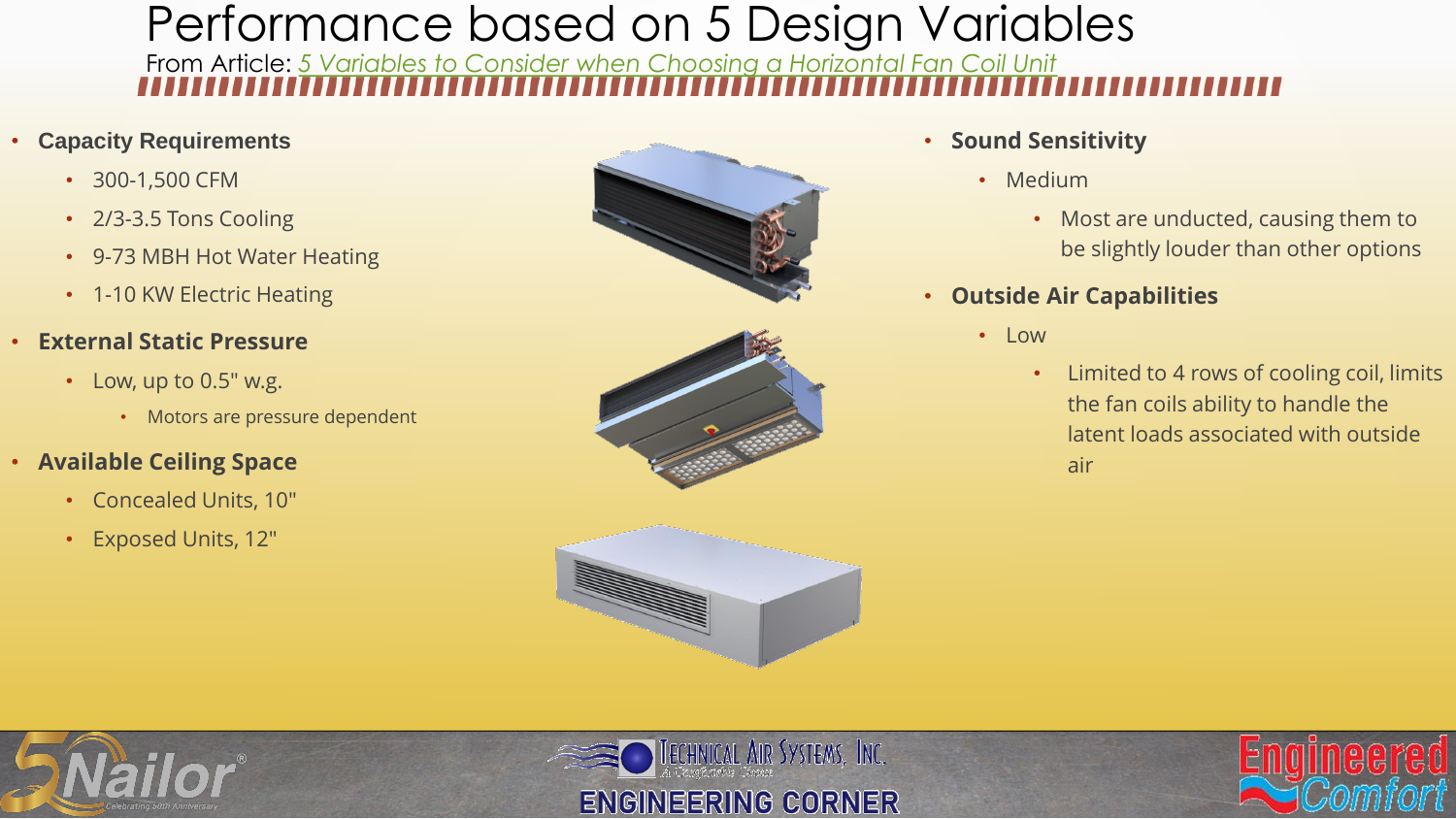## Available Configurations

### • **Free Return**

- Lowest cost assembly
- Fan's blower and motor mounted to the side of the cabinet
	- Remain open to the return air source

### • **Telescoping**

- Installed directly above an access panel with a filter grille
- provides a telescoping extension that connects the unit with the filter grille below
- Extension enables a direct path to the unit for the return air



### • **Plenum**

- Extends the cabinet around the fan blower and motors
- Can be open on the bottom or back of the unit
- Adding plenum makes the unit easier to duct the return
- reduces the radiated sound from the unit by providing a layer of sheet metal and insulation around the fan(s)



### • **Exposed**

TECHNICAL AIR SYSTEMS, INC.

**ENGINEERING CORNER** 

- Enclosure surrounds the entire unit
- allows the unit to be exposed in the room



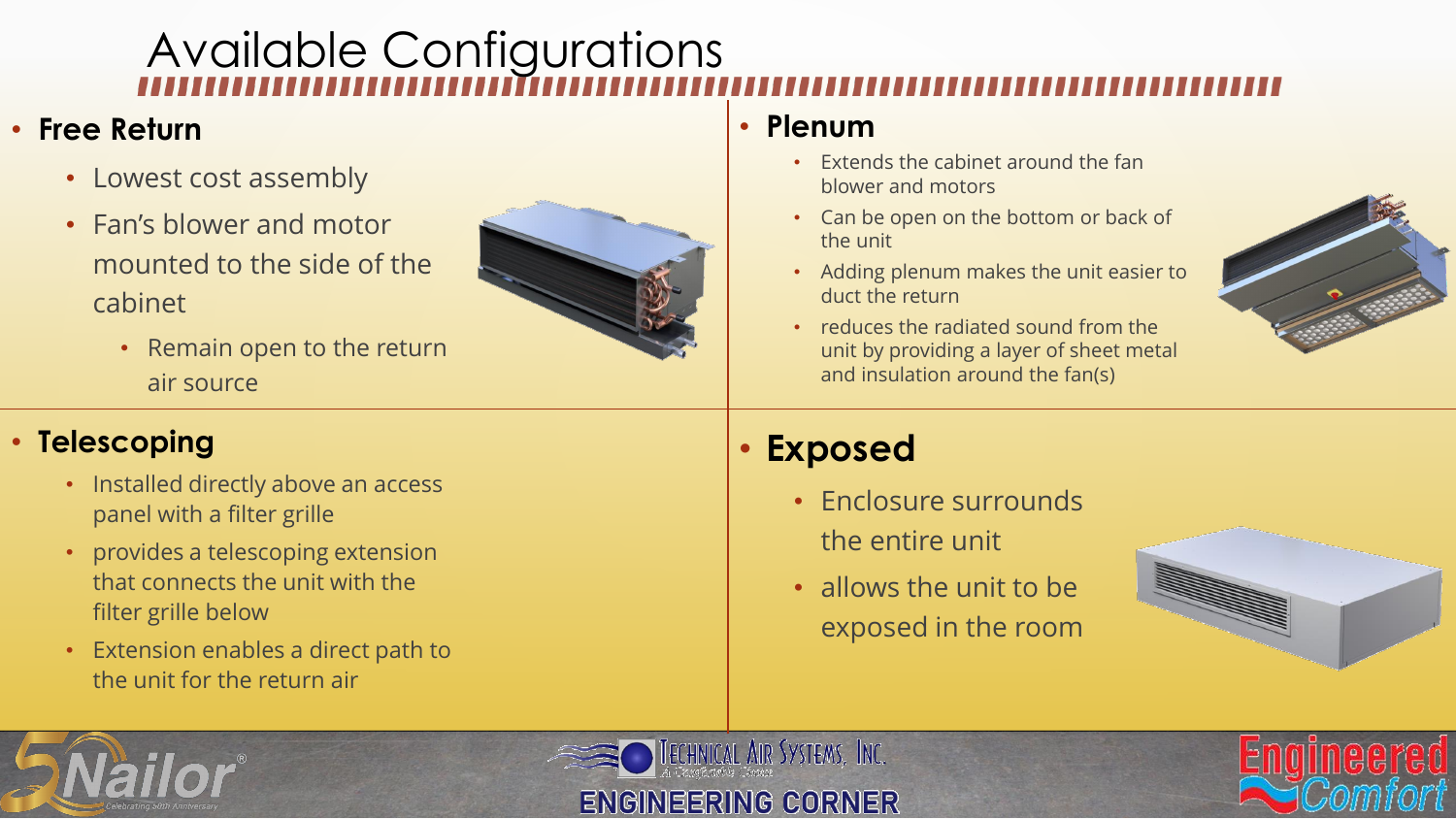## Unit Design

#### • **Cabinet**

- Provides framework for mounting/operability of components
- Includes
	- Chamber for coil
	- Electrical Box
	- Insulated condensate drain pan
- Aids serviceability by having the electrical box is on the bottom of the unit

### • **Coils**

- Chilled water
	- Up to 4 rows of cooling
- Hot water
	- Usually located in the reheat position in front of the cooling coil
	- Up to 2 rows (for a total of 6 rows)
- Electric heating
	- Coil is in front of the fans inside the cabinet.

### • **Fan/Blower**

- Blow-through in design
- Fan is mounted on the back of the unit and directs the airflow through the coils
- The fan and blower wheel combination optimized for energy efficiency
- Motor types available:
	- 3-Speed PSC
	- 3-Speed ECM
	- Modulating ECM
	- Each has trade-off between cost and energy efficiency
		- PSC- lower cost/efficiency
		- ECM -higher cost/efficiency
- With the small size of the fans and motors, each is pressure dependent
- Pressure-independent motors are not available in this size of fan





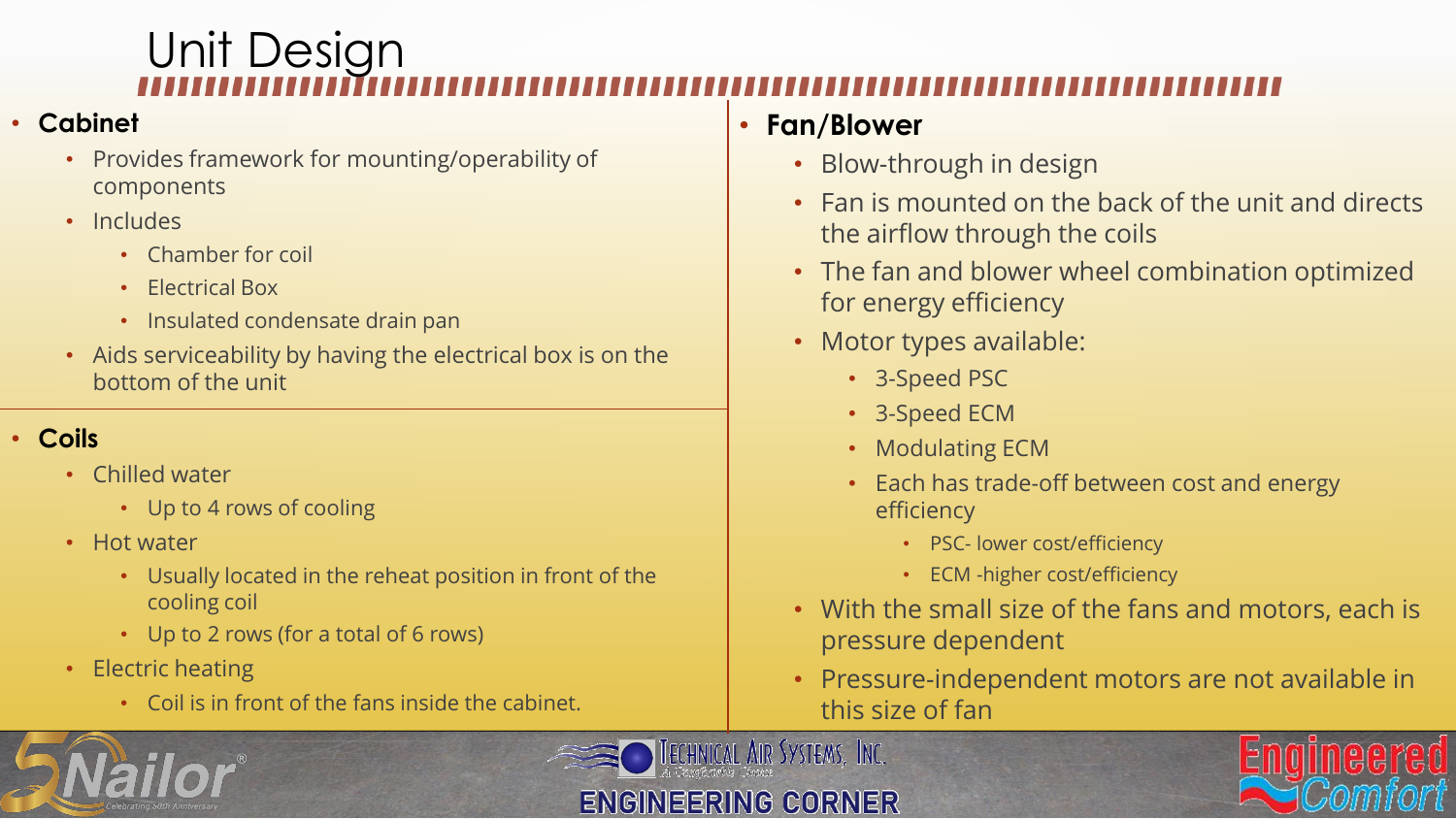## Unit Design: Accessories

TECHNICAL AIR SYSTEMS, INC.

**ENGINEERING CORNER** 

- Valve Packages
	- Control Valve
	- Auto Flow Control
	- Shut-off valves
	- Flexible Hoses
	- Accessories
		- Y
		- Unions
		- PT Ports
- Thermostats
- Factory Mounted Controls
- Condensate Pumps
- Outside Air Inlets
	- For pretreated air





mee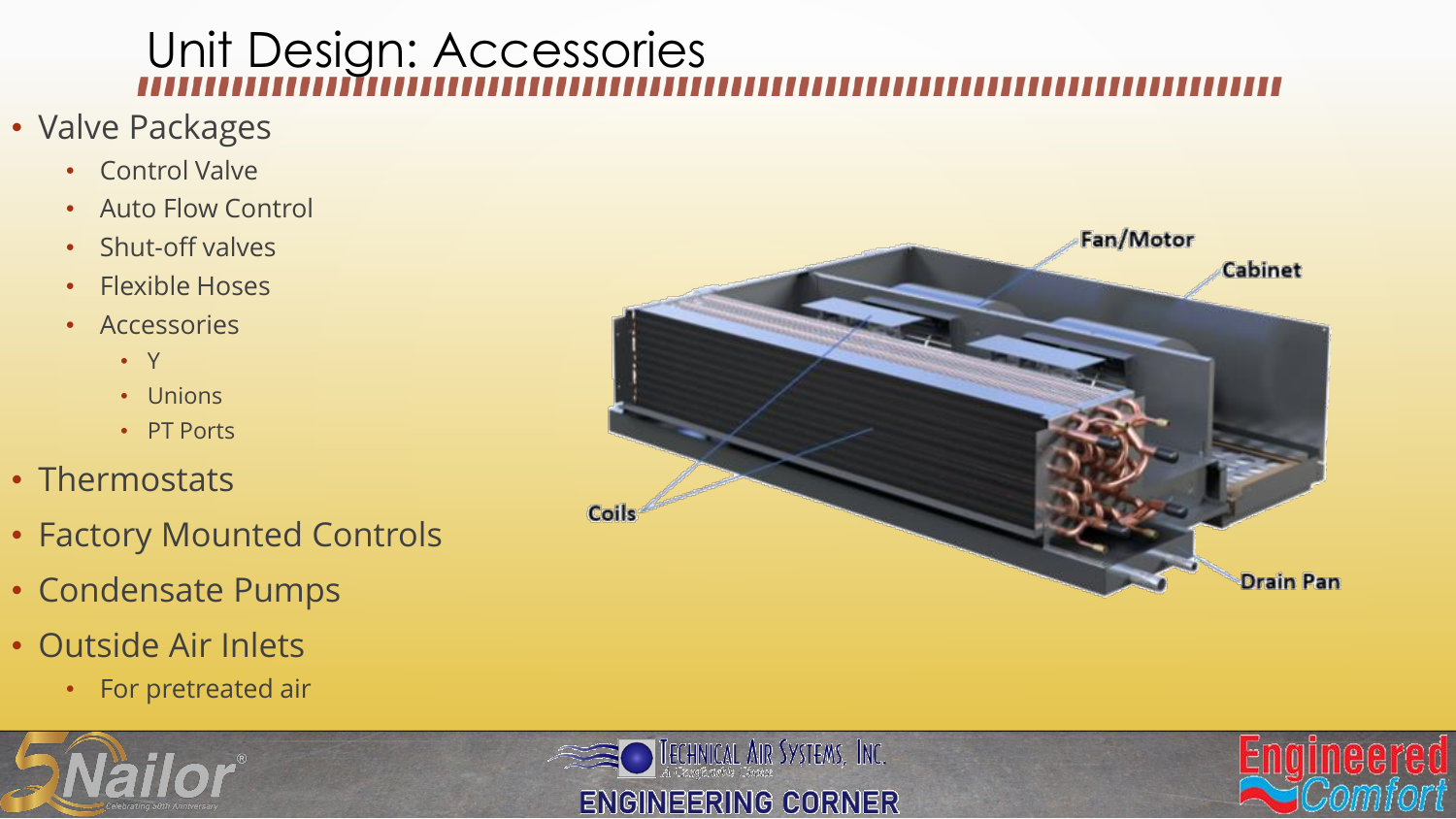## **Controls**



- Traditional method of controls is similar to an in home DX Split system
	- Unit will cycle on or off depending on the thermostat setting
- Hydronic fan coil system requires control valve to open and fan to operate
	- More advanced systems utilize modulating fan and valves
- Thermostat controls fan speed to regulate comfort in the space
- Modulating control valve ensures constant leaving air temperature from the coil





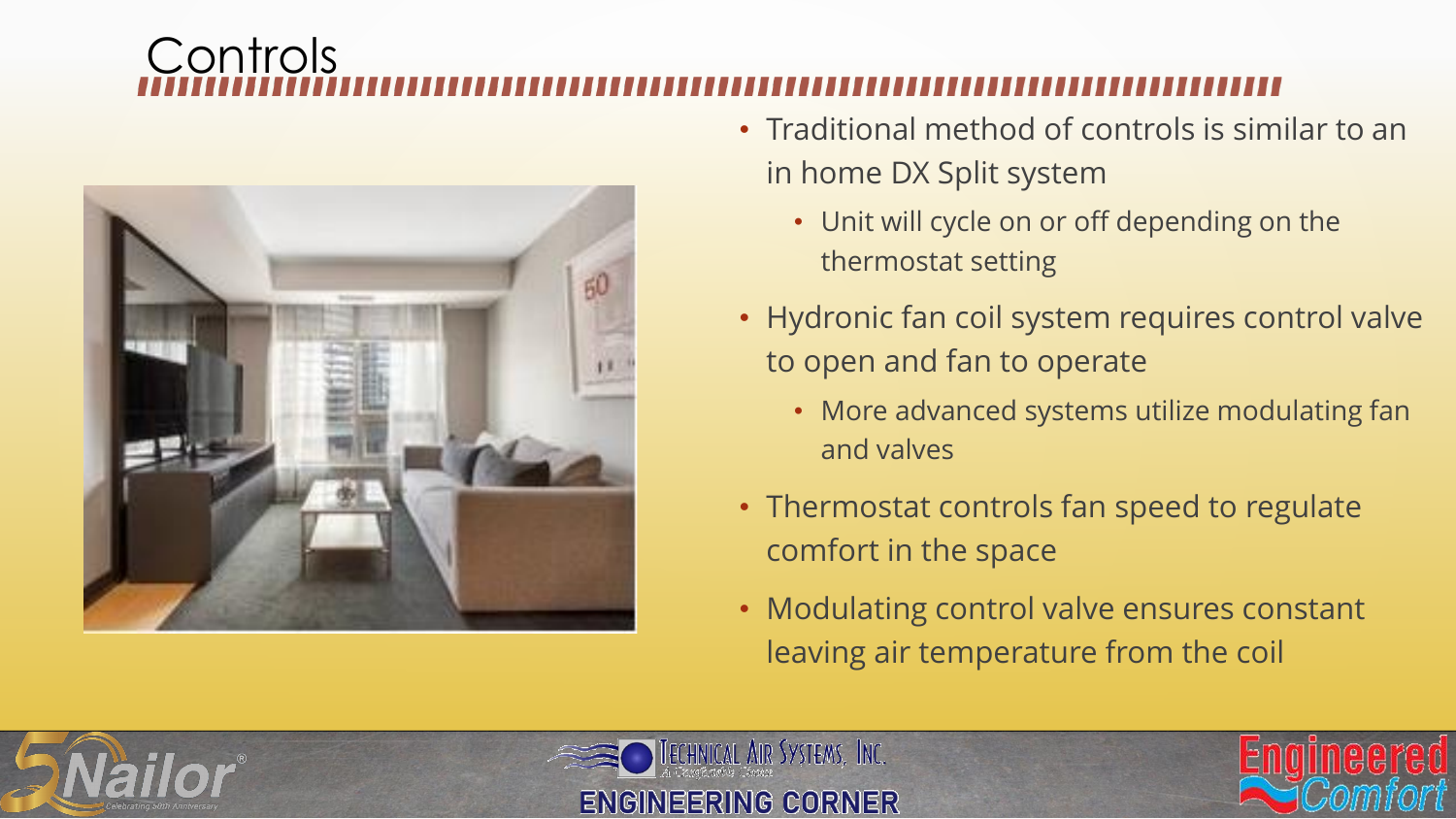## The Nailor Advantage

- Competitive products position the fan directly against the coil
	- The result is a blast area at the coil
		- In some cases the air velocity through the coil can exceed 500 ft/min
		- At this velocity, condensate on the coil can be blown into the room
- **Nailor has lengthened the cabinet to improve distribution across the entire face of the coil**
	- **Reduces the chance of blowing condensate**
	- **Increases the heat transfer to the air in the space**
		- **Results in a more efficient unit**
	- **Lowers velocities through the coil** 
		- **Results in quieter operation**